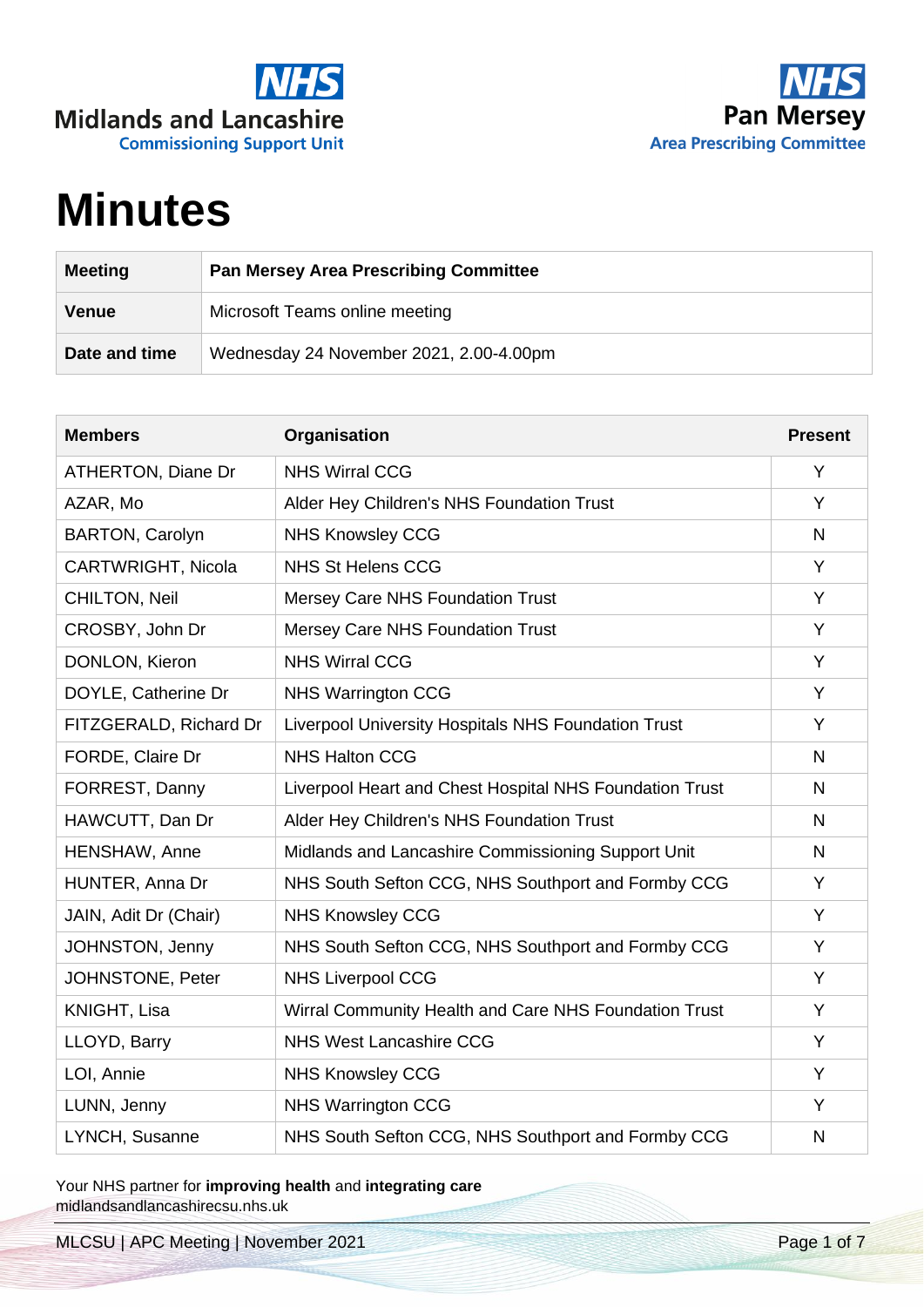| <b>Members</b>            | Organisation                                                  | <b>Present</b> |
|---------------------------|---------------------------------------------------------------|----------------|
| McKERRELL, Geraldine      | Mersey Care NHS FT, Community Services Division               | Y              |
| McNULTY, Sid Dr           | St Helens and Knowsley Teaching Hospitals NHS Trust           | Y              |
| PARKER, James             | Warrington and Halton Hospitals NHS Foundation Trust          | Y              |
| PAULING, Pamela           | Wirral University Teaching Hospital NHS Foundation Trust      | Y              |
| PHILLIPS, Kathryn         | <b>Bridgewater Community Healthcare NHS Foundation Trust</b>  | Y              |
| READER, Graham            | Midlands and Lancashire Commissioning Support Unit            | Y              |
| REID, Lucy                | <b>NHS Halton CCG</b>                                         | Υ              |
| SKIPPER, Paul             | Liverpool University Hospitals NHS Foundation Trust (Royal)   | Y              |
| <b>THORNTON, Dave</b>     | Liverpool University Hospitals NHS Foundation Trust (Aintree) | Y              |
| <b>VINCENT, Marc</b>      | Liverpool Heart and Chest Hospital NHS Foundation Trust       | Y              |
| <b>WELSBY, Mike</b>       | St Helens and Knowsley Teaching Hospitals NHS Trust           | Y              |
| WILLIAMS, John            | Southport and Ormskirk Hospital NHS Trust                     | N              |
| <b>Non-voting members</b> |                                                               |                |
| BARNETT, Rob Dr           | <b>Liverpool Local Medical Committee</b>                      | N              |
| CAMPHOR, Ivan Dr          | Mid-Mersey Local Medical Committee                            | N              |
| CULLUMBINE, Ann Dr        | <b>Wirral Local Medical Committee</b>                         | Y              |
| HALL, Gareth              | APC lay member                                                | Υ              |
| IRVINE, Adam              | Cheshire and Merseyside Local Pharmaceutical Committee        | Υ              |
| In attendance             |                                                               |                |
| DINGLE, Helen             | Midlands and Lancashire Commissioning Support Unit            | Y              |
| JAEGER, Emma              | Midlands and Lancashire Commissioning Support Unit            | Υ              |
| MARSDEN, Ashley           | North West Medicines Information Centre                       | N              |
| MORONEY, Tamsin           | Midlands and Lancashire Commissioning Support Unit            | Y              |
| <b>WILSON, Paula</b>      | Midlands and Lancashire Commissioning Support Unit            | Y              |

| Welcome and apologies                                                                                                                                                       |  |
|-----------------------------------------------------------------------------------------------------------------------------------------------------------------------------|--|
| The Chair welcomed members. Apologies were accepted from: Dr Claire Forde,<br>Susanne Lynch (Jenny Johnston attending), Ashley Marsden, John Williams, and<br>Anne Henshaw. |  |

MLCSU | APC Meeting | November 2021 Page 2 of 7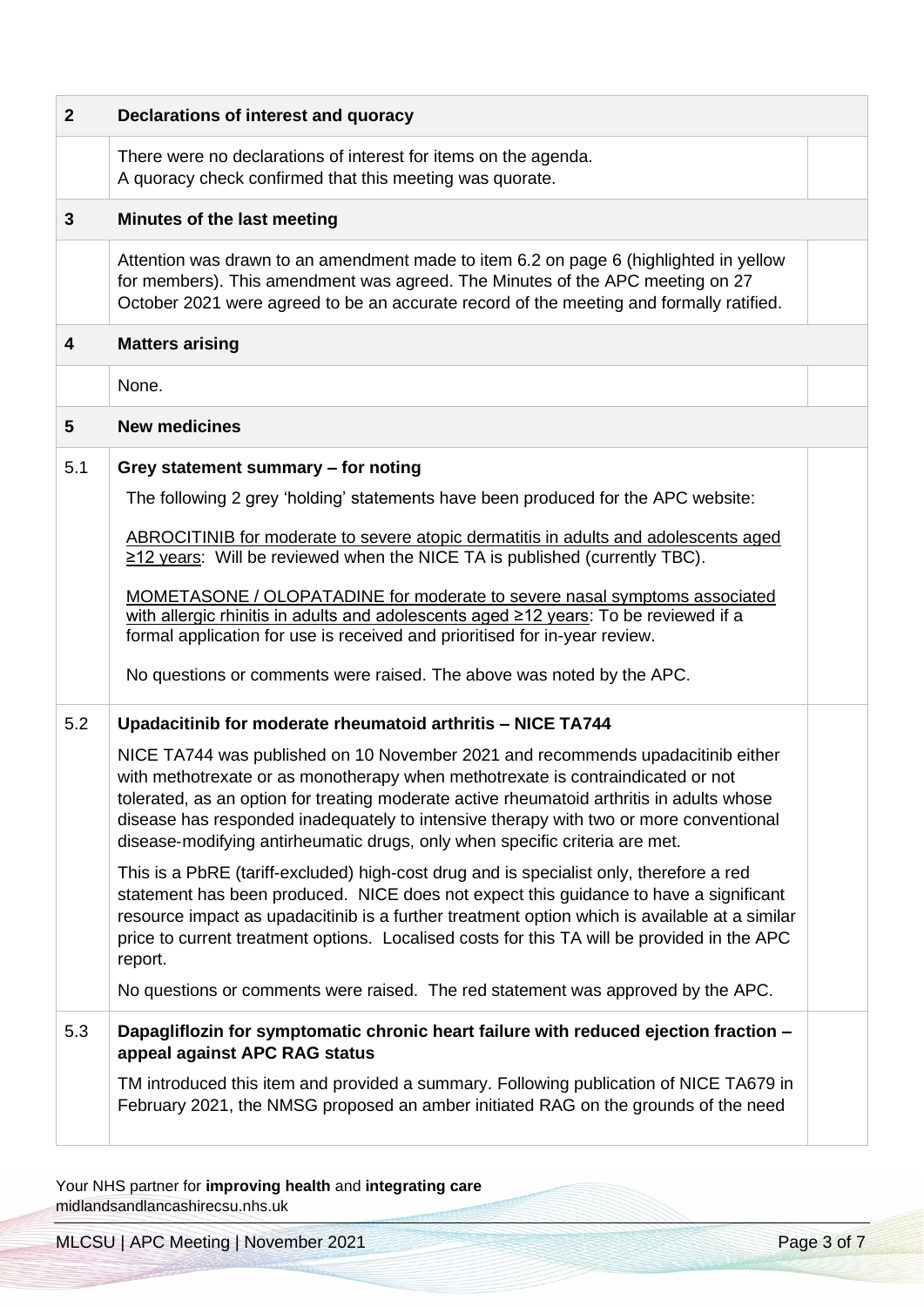for patient counselling regarding DKA and co-ordinating heart failure and diabetes care when initiating treatment, and the APC approved this in March 2021.

A formal appeal was received on 14 May 2021 against the amber initiated RAG. The grounds for appeal against the RAG rating are that NICE TA679 states: "Start treatment of symptomatic heart failure with reduced ejection fraction with dapagliflozin on the advice of a heart failure specialist" and so the requirement for the specialist to initiate and stabilise treatment with dapagliflozin puts additional barriers in place that restrict patient access to a NICE TA drug.

In response to the appeal, NMSG subsequently reconsidered and reconsulted on an amber recommended RAG on the basis that they felt it was within GP competence to initiate prescribing of dapagliflozin once the specialist has established that the patient is suitable for dapagliflozin. The revised amber recommended statement was brought to the APC meeting on 28 July 2021. However, due to the considerable patient safety concerns from both primary and secondary care clinicians, the appeal wasn't upheld.

Following the result of the appeal and discussion at the July 2021 APC meeting, a Task and Finish group from primary/secondary/tertiary care was set up to produce a pathway and develop prescribing support documents to assist with a safe transfer to amber recommended RAG. Marc Vincent of LHCH explained that the Task and Finish group met twice to put these together. The updated statement and supporting documents were sent out on 'fast-track' consultation in October 2021 and brought back to the NMSG meeting in November 2021. The key updates to the previous draft amber recommended statement are highlighted.

MV gave a summary of the feedback received and the responses. Feedback from primary care remained mixed and a concern was raised from one Trust. Since this statement was initially produced, the license has been withdrawn for dapagliflozin for use in type 1 diabetes, therefore the statement has been updated to clarify that it should not be used for patients with type 1 diabetes. MV went through each of the amendments made. A preprescribing checklist has also been added which prescribers might find useful.

AJ welcomed the support documents and highlighted the importance of using the GP communication letter, but asked what assurance can be provided to primary care to ensure that they are always used. MV advised that the Task and Finish group had a wide membership which should assist implementation of the supporting documents, and confirmed that he is looking at whether these documents could be taken through the Cardiac Network Pharmacy Forum for adoption.

MV explained that there is a Cardiac Network position statement regarding dapagliflozin for heart failure, which didn't fully align with the position in Pan Mersey. In light of the discrepancy, it was noted that there did not appear to have been a retraction of the position statement and MV agreed to feed this back to the Cardiac Network.

TM explained that the supporting documents developed through the Task and Finish Group will be housed on the Pan Mersey APC website. A DKA patient alert card has been developed and TM asked how GPs would print this and whether any issues would be expected. AJ advised that it would be useful to utilise e-technology for patients to access on their devices, or that the cards should be printed centrally by CCGs and distributed to GP practices.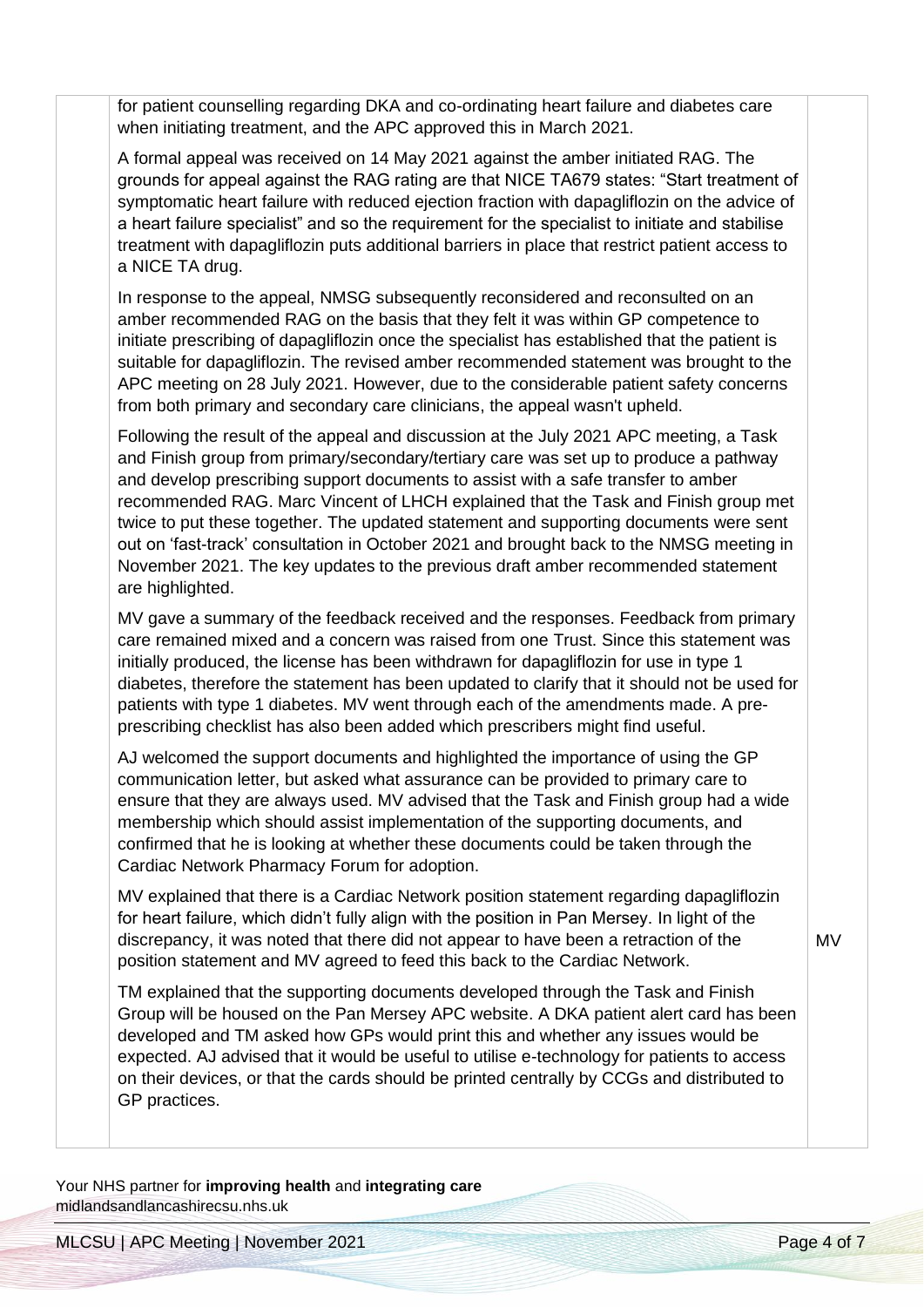|     | The APC approved the change from amber initiated to amber recommended RAG status,<br>the amber recommended statement, and the supporting documents.                                                                                                                                                                                                                                                                                                                                                                                                                                                                                                                                                                                                                                                                                                                                                                                                                                            |           |
|-----|------------------------------------------------------------------------------------------------------------------------------------------------------------------------------------------------------------------------------------------------------------------------------------------------------------------------------------------------------------------------------------------------------------------------------------------------------------------------------------------------------------------------------------------------------------------------------------------------------------------------------------------------------------------------------------------------------------------------------------------------------------------------------------------------------------------------------------------------------------------------------------------------------------------------------------------------------------------------------------------------|-----------|
|     | Although the formal appeal decision was provided following the APC meeting on 28 July<br>2021, the appellant will be informed of the outcome from today's meeting.                                                                                                                                                                                                                                                                                                                                                                                                                                                                                                                                                                                                                                                                                                                                                                                                                             | <b>TM</b> |
| 5.4 | Andexanet alfa for reversing anticoagulation - addition of off-label use of edoxaban<br>to existing statement                                                                                                                                                                                                                                                                                                                                                                                                                                                                                                                                                                                                                                                                                                                                                                                                                                                                                  |           |
|     | The existing red statement for use of andexanet alfa for anticoagulant reversal for<br>apixaban and rivaroxaban in accordance with NICE TA697 has been updated to include<br>off-label use as anticoagulant reversal for edoxaban using the same criteria as NICE<br>TA697. This additional usage ensures that patients offered edoxaban have a reversal<br>agent available and will assist the Health and Care Partnership workstream on preferred<br>DOAC.                                                                                                                                                                                                                                                                                                                                                                                                                                                                                                                                   |           |
|     | The changes to the current APC document are shown as tracked changes. Preliminary<br>evidence to support use of edoxaban has also been included. This went for fast-track<br>consultation in October and was brought back to NMSG in November. Enquiries suggest<br>that Pan Mersey is the only area that is looking to use andexanet alfa outside of NICE at<br>present. The cost per course, per patient, is approximately £15,000; the PAS price would<br>not apply to this off-label use as it is outside NICE recommendations. With regards to cost<br>impact, MW pointed out that it is anticipated that it will be used very infrequently and has<br>not been used at all at LUHFT for this indication yet. If stock goes out of date, it is<br>understood that the company will reimburse the trust for the expired stock. LUHFT did not<br>feed back in the consultation, but DT confirmed that the trust had already adopted this use<br>internally, prior to taking it through APC. |           |
|     | The APC confirmed their approval with a majority vote.                                                                                                                                                                                                                                                                                                                                                                                                                                                                                                                                                                                                                                                                                                                                                                                                                                                                                                                                         |           |
| 5.5 | Dapagliflozin with insulin for treating type 1 diabetes - withdrawal of license<br>extension and NICE TA597                                                                                                                                                                                                                                                                                                                                                                                                                                                                                                                                                                                                                                                                                                                                                                                                                                                                                    |           |
|     | Following the withdrawal of the license for dapagliflozin for use in type 1 diabetes and<br>subsequent withdrawal of NICE TA 597, the Pan Mersey APC amber initiated prescribing<br>statement for this indication was withdrawn from the website on 12 November 2021 and is<br>no longer accessible. The formulary entry has also been updated.                                                                                                                                                                                                                                                                                                                                                                                                                                                                                                                                                                                                                                                |           |
|     | The prescribing statement is now under review and will be brought to the next New<br>Medicines Subgroup meeting on 10 December 2021.                                                                                                                                                                                                                                                                                                                                                                                                                                                                                                                                                                                                                                                                                                                                                                                                                                                           |           |
|     | This item is for information only.                                                                                                                                                                                                                                                                                                                                                                                                                                                                                                                                                                                                                                                                                                                                                                                                                                                                                                                                                             |           |
| 5.6 | <b>Non-renewal of NMSG statements</b>                                                                                                                                                                                                                                                                                                                                                                                                                                                                                                                                                                                                                                                                                                                                                                                                                                                                                                                                                          |           |
|     | The NMSG recommends the non-renewal of the following Pan Mersey APC prescribing<br>policy statements at expiry, in line with previously agreed precedents. The NMSG<br>considers that the NICE TA recommendations for the following 4 drugs are now<br>established into clinical practice and the associated policy statements do not add any<br>further additional benefit. The NMSG proposes that the statements are archived at expiry<br>and the links to the NICE TAs will be retained in the relevant formulary entries:                                                                                                                                                                                                                                                                                                                                                                                                                                                                 |           |
|     | 1. BOTULINUM NEUROTOXIN TYPE A injection (Xeomin®) for chronic sialorrhoea.                                                                                                                                                                                                                                                                                                                                                                                                                                                                                                                                                                                                                                                                                                                                                                                                                                                                                                                    |           |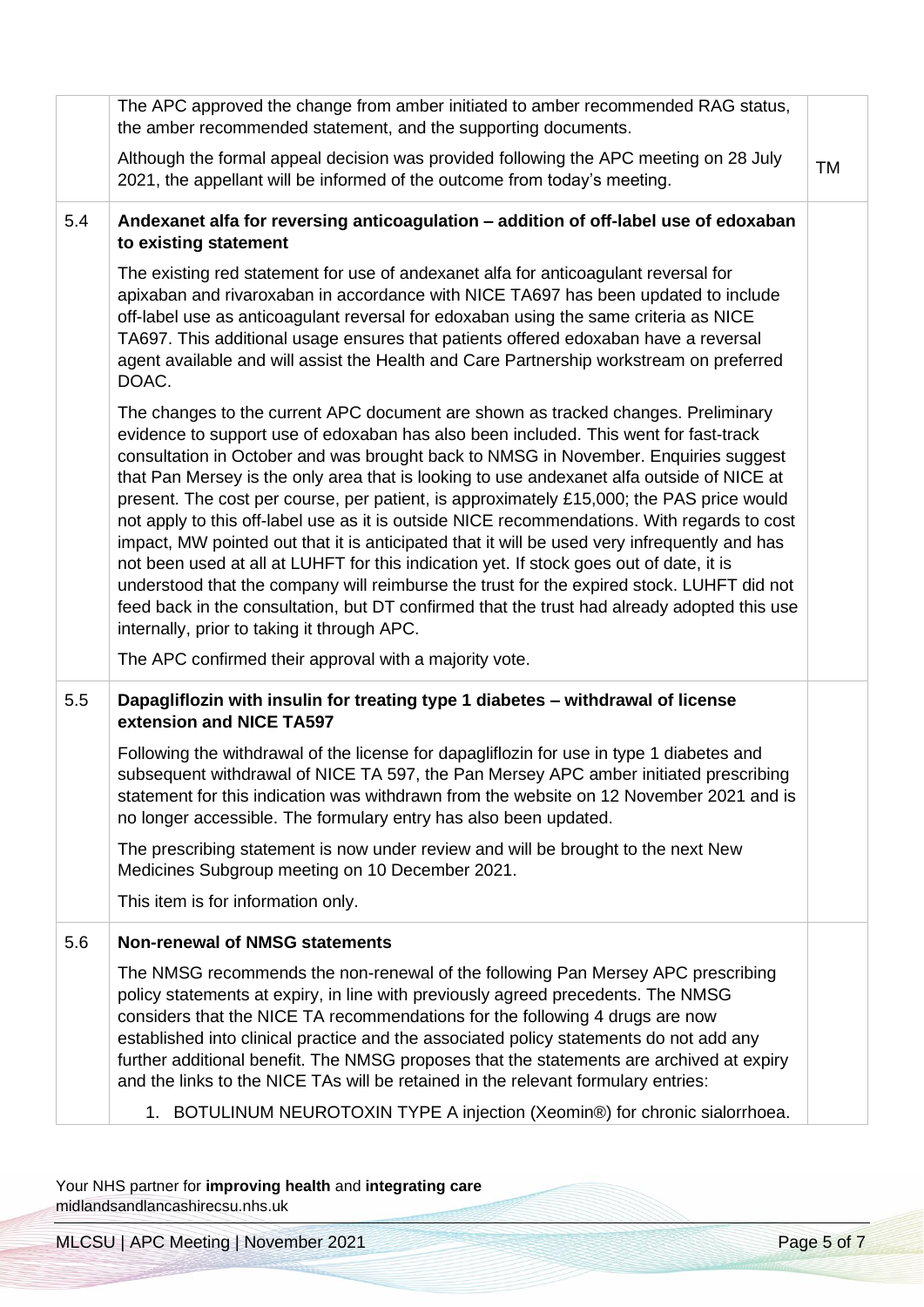|                         | 2. PENTOSAN POLYSULFATE SODIUM capsules (Elmiron®) for treating bladder<br>pain syndrome.<br>3. LUSUTROMBOPAG tablets (Mulpleo® ▼) for treating severe thrombocytopenia in<br>adults with chronic liver disease having planned invasive procedures.<br>4. PATIROMER powder for oral suspension (Veltassa ® $\blacktriangledown$ ) for emergency treatment<br>of hyperkalaemia.<br>A Grey statement was issued for DIENOGEST tablets (Zalkya® ▼) for endometriosis, and<br>no expression of interest has been received within 2 years, therefore the NMSG proposes<br>that the Grey statement will be archived, and the drug remain as Grey in the formulary.<br>The APC confirmed their agreement to the above.                                                                                                                                                                                                                                                                                                                                                                                                                                                                                                                                                                                                                                                                                                                             |  |
|-------------------------|---------------------------------------------------------------------------------------------------------------------------------------------------------------------------------------------------------------------------------------------------------------------------------------------------------------------------------------------------------------------------------------------------------------------------------------------------------------------------------------------------------------------------------------------------------------------------------------------------------------------------------------------------------------------------------------------------------------------------------------------------------------------------------------------------------------------------------------------------------------------------------------------------------------------------------------------------------------------------------------------------------------------------------------------------------------------------------------------------------------------------------------------------------------------------------------------------------------------------------------------------------------------------------------------------------------------------------------------------------------------------------------------------------------------------------------------|--|
| 6                       | <b>Formulary and Guidelines</b>                                                                                                                                                                                                                                                                                                                                                                                                                                                                                                                                                                                                                                                                                                                                                                                                                                                                                                                                                                                                                                                                                                                                                                                                                                                                                                                                                                                                             |  |
| 6.1                     | Guidelines for Managing Malnutrition in Adults in the Community - amendment                                                                                                                                                                                                                                                                                                                                                                                                                                                                                                                                                                                                                                                                                                                                                                                                                                                                                                                                                                                                                                                                                                                                                                                                                                                                                                                                                                 |  |
|                         | The FGSG has made an amendment to Appendix 4 of the guideline, to clarify that contact<br>with the free online "direct to patient sample services" provided by manufacturers can only<br>be made by health care professionals.                                                                                                                                                                                                                                                                                                                                                                                                                                                                                                                                                                                                                                                                                                                                                                                                                                                                                                                                                                                                                                                                                                                                                                                                              |  |
|                         | The APC confirmed its approval.                                                                                                                                                                                                                                                                                                                                                                                                                                                                                                                                                                                                                                                                                                                                                                                                                                                                                                                                                                                                                                                                                                                                                                                                                                                                                                                                                                                                             |  |
| 6.2                     | <b>Minor Formulary Updates</b><br>Risankizumab 150mg pen: the FGSG proposed replacing risankizumab 75 mg x 2<br>pre-filled syringe, on the formulary, with 150 mg pen and 150 mg pre-filled syringe.<br>The dose is 150mg and the 150mg pen and syringe allow this to be administered<br>as a single injection. The 2 x 75mg will be discontinued in January 2022. The<br>confidential NHS Patient Access Scheme (PAS) price per dose remains<br>unchanged.<br>Exenatide 2mg BCise pen: The FGSG proposed the replacement on the formulary<br>of exenatide 2 mg powder and solvent for prolonged-release suspension, with the<br>exenatide 2mg BCise pen prolonged-release injectable suspension. Exenatide 2<br>mg powder and solvent for prolonged-release suspension for injection in pre-filled<br>pen (exenatide once-weekly) is discontinued. BCise pen is the same cost as<br>powder and solvent for prolonged-release suspension.<br>Tofacitinib 11mg m/r: The subgroup proposed the addition of Tofacitinib 11mg m/r<br>once daily tablets to the formulary, in addition to 5mg twice daily tablets, for<br>treatment of rheumatoid arthritis and psoriatic arthritis. Tofacitinib 11mg m/r has<br>the same patient access scheme (PAS) and is the same cost as tofacitinib 5mg<br>twice daily, and that this will be in situ as long as the PAS for the 5mg tablets.<br>The APC approved the above minor amendments to formulary. |  |
| $\overline{\mathbf{r}}$ | <b>Shared Care</b>                                                                                                                                                                                                                                                                                                                                                                                                                                                                                                                                                                                                                                                                                                                                                                                                                                                                                                                                                                                                                                                                                                                                                                                                                                                                                                                                                                                                                          |  |
| 7.1                     | Prescribing support information - expiry extension                                                                                                                                                                                                                                                                                                                                                                                                                                                                                                                                                                                                                                                                                                                                                                                                                                                                                                                                                                                                                                                                                                                                                                                                                                                                                                                                                                                          |  |
|                         | The Shared Care subgroup proposed that the following five prescribing support<br>information documents that will pass their review-by date before January 2022, could be<br>considered for an extension of a review-by date to May 2022, to allow the subgroup to<br>complete the reviews.                                                                                                                                                                                                                                                                                                                                                                                                                                                                                                                                                                                                                                                                                                                                                                                                                                                                                                                                                                                                                                                                                                                                                  |  |
|                         | Your NHS partner for improving health and integrating care                                                                                                                                                                                                                                                                                                                                                                                                                                                                                                                                                                                                                                                                                                                                                                                                                                                                                                                                                                                                                                                                                                                                                                                                                                                                                                                                                                                  |  |

midlandsandlancashirecsu.nhs.uk